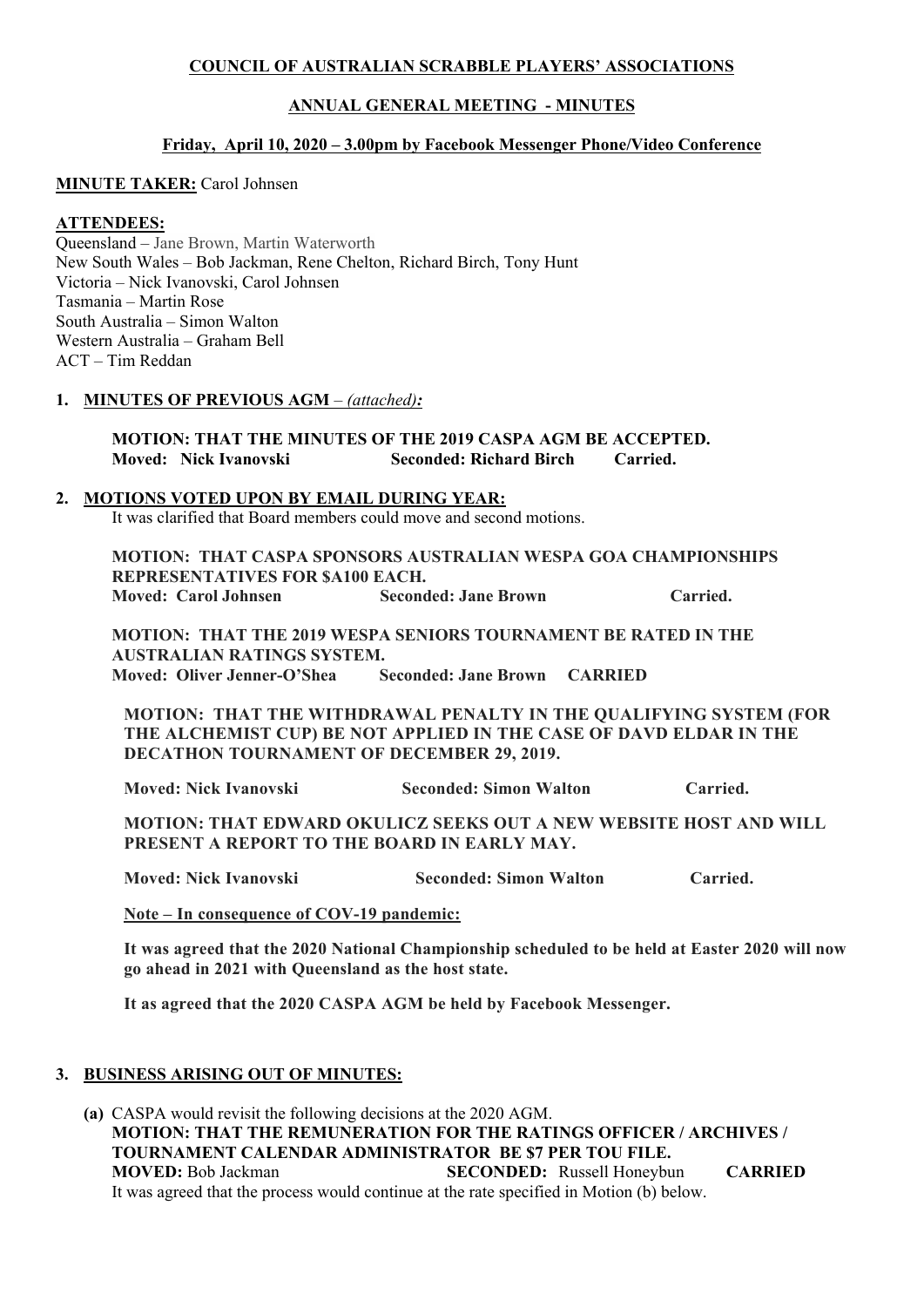#### **(b) MOTION: THAT THE REMUNERATION FOR THE RATINGS OFFICER / ARCHIVES / TOURNAMENT CALENDAR ADMINISTRATOR BE PAID MONTHLY OUT OF CASPA FUNDS AND THIS TO COMMENCE FROM 8 APRIL 2018. MOVED:** Carol Johnsen **SECONDED:** Martin Waterworth **CARRIED**

( c) It was agreed that John Hamilton and Tony Hunt could work on the comparison of CASPA and WESPA rules for the enlightenment of the Australian tournament players by the end of 2019. It was pointed out that Canada,USA, Singapore and Australia were countries which had not adopted the WESPA rules.

Tony Hunt reported that it was unlikely that the review would go ahead.

## 4. **CASPA BOARD NOMINATIONS:**

| Co-Ordinator:                      | Carol Johnsen                                            |
|------------------------------------|----------------------------------------------------------|
| Editor ATB:                        | Richard Birch                                            |
| Trademark (Mattel) Liaison Officer | Carol Johnsen                                            |
| Youth Co-Ordinator:                | Tony Hunt                                                |
| Treasurer:                         | Rene Chelton                                             |
| Rules Officer:                     | <b>CASPA Coordinator (Carol Johnsen)</b>                 |
| Web Coordinator:                   | Nick Ivanovski                                           |
| Ratings Officer:                   | Martin Waterworth (withdrawn), Barry Harridge (including |
|                                    | Qualifications)                                          |
| Records Officer:                   | Martin Waterworth, Barry Harridge (withdrawn)            |

*Ex-officio Schools Program Co-Ordinator:*  CASPA to discuss retention or otherwise of this role at a later date.

It was pointed out that the position of Records Officer was not in the constitution, but it had been regarded as a "required board position" for some years ago but not included in the Constitution.

It was agreed that Martin Waterworth would assist in web coordination with Nick Ivanovski for 3 months.

**MOTION: THAT THE CASPA BOARD NOMINEES BE ELECTED UNOPPOSED.. Moved: Nick Ivanovski Seconded: Martin Rose Carried.**

## **5. OFFICER REPORTS:**

## **Co-Ordinator –** Carol Johnsen *(see attached)*

**MOTION: THAT THE CO-ORDINATOR'S REPORT BE RECEIVED. Moved: Jane Brown Seconded: Simon Walton Carried.** 

## **Editor -** *Across the Board* – Richard Birch *(see attached)*

## **MOTION: THAT THE EDITOR OF ACROSS THE BOARD'S REPORT BE RECEIVED. Moved: Nick Ivanovski Seconded: Tony Hunt Carried.**

Richard reported that the June edition of the publication would be by email only due to the COV-19 restrictions. The meeting agreed that it was imperative to stay with the usual publication dates as this was at least giving the membership something for their fees. He sought input from all States and suggestions included "Meet the Player", internet Scrabble apps and programs (mindful of promoting only Mattel-approved ones) and instructions on how to access them especially for seniors, internet Scrabble competitions results (all non-rated as there could be integrity problems there); a Youth Section; cartoons and photos.

#### **Trademark (Mattel) Liaison Officer -** Carol Johnsen. No report.

#### **Treasurer -** Rene Chelton (*see attached)*

It was apparent that the figures in the report did not reflect the true position of the accounts. Nick Ivanovski would write to Rene Chelton to seek the changes and present the report once again to the CASPA Board for ratification.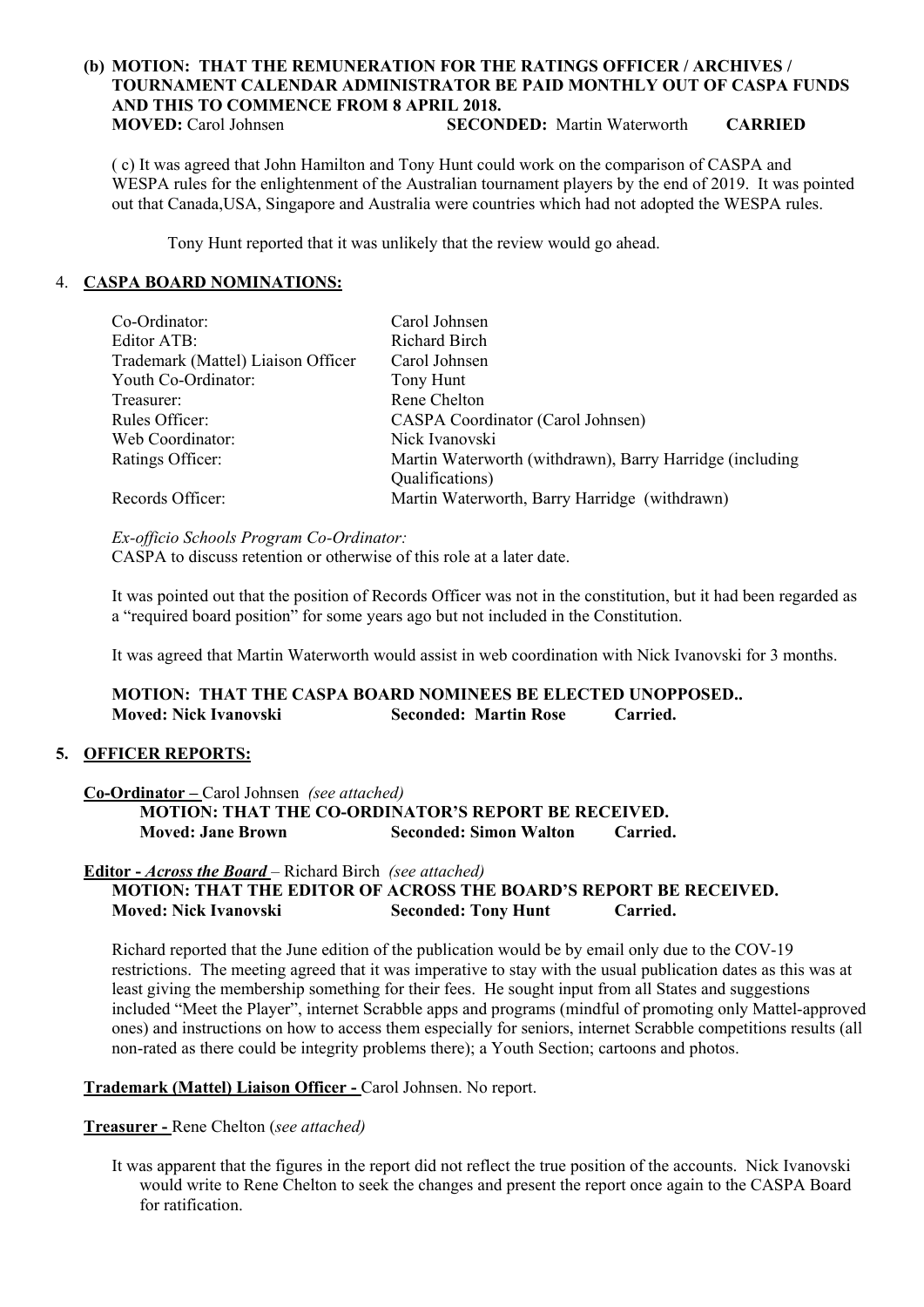## **MOTION: THAT THE TREASURER'S REPORT BE RECEIVED. Moved: Seconded: Withdrawn.**

#### **Records Officer, Ratings Officer & Web Coordinator** - Martin Waterworth *(see attached)*

Martin reported that there were still some States who were not updating him on cancellations, due to the COVID-19 pandemic. however, some States advised that they would rather do it on a month-by-month basis rather than for the rest of 2020. He reported also that there were some Tournament Directors who were not using an AUPAIR program with the date. He said that it was difficult to download AUPAIR 613 on the website because the slowness of the website and the network provider had changed underlying server file-access setting. Some clarification – it was that some people did not use the AUPAIR program to put the date in the TOU file.He was asked to write to those involved and provide a copy of the correct program.

It was agreed that the Tri-State Challenge being undertaken on the internet on 2 May would not be rated, however the perpetual shield (rotating board) would be engraved with the winner.

# **MOTION: THAT THE RECORDS OFFICER, RATINGS OFFICER & WEB COORDINATOR'S REPORT/S BE RECEIVED.**

**Moved: Nick Ivanovski Seconded: Tony Hunt Carried.**

## 6. **RULES OFFICER –** Wayne Willis

(a) **MOTION: THAT THE CASPA COORDINATOR TAKE ON THE ROLE OF COORDINATING THE DISCUSSION AND VOTING ON MOTIONS BEFORE THE RULES COMMITTEE. Moved: Seconded: Withdrawn (***see Election of Office Bearers)*

Carol Johnsen:- The role of Rules Coordinator fits with well with the CASPA Coordinator's role and both roles are not too onerous.

**MOTION: THAT NEW RULES SUBMITTED FOR DISCUSSION MUST BE CONVEYED TO BOTH THE PRESIDENT AND RULES COMMITTEE REPRESENTATIVE OF EACH STATE. Moved: Jane Brown Seconded: Bob Jackman Carried.**

(b) **MOTION: THAT ANY RULES CARRIED BY THE RULES COMMITTEE BE VOTED UPON BY CASPA PRESIDENTS BEFORE BEING INCORPORATED INTO THE OFFICIAL RULES. Moved: Seconded: Withdrawn.** *(to be discussed and voted upon by the CASPA Board at a later date).*

#### **(c) MOTION: THAT CASPA THANKS WAYNE WILLIS FOR HIS ROLE AS RULES COORDINATOR OVER THE YEARS. Moved: Carol Johnsen Seconded: Nick Ivanovski Carried.**

(d )Electronic devices

ASPA (Vic) recommended the following to the CASPA Rules Committee:

**"10.3a (Self-adjudication at External Device) Both players over or turn face down any tiles on their racks, and proceed to the adjudication computer. The challenger types the word(s) being challenged, the opponent verifies the word(s) and executes the adjudication command. 10.3b (Self-adjudication via Smart Device) The challenger types the word(s) being challenged, the opponent verifies the word(s) and executes the adjudication command.**

**Use of the Smart Device must be agreed to by both players. The device must be used in adjudication mode and may not be used in other modes. This mode must be capable of accepting multiple words to be challenged at a time. While in use, the screen must remain visible to both players."**

**"10.7 Once the clock has been neutralised (or, without clocks, once the challenge slip has left the table or both players have agreed to self-adjudicate) the challenge may be neither conceded nor retracted."**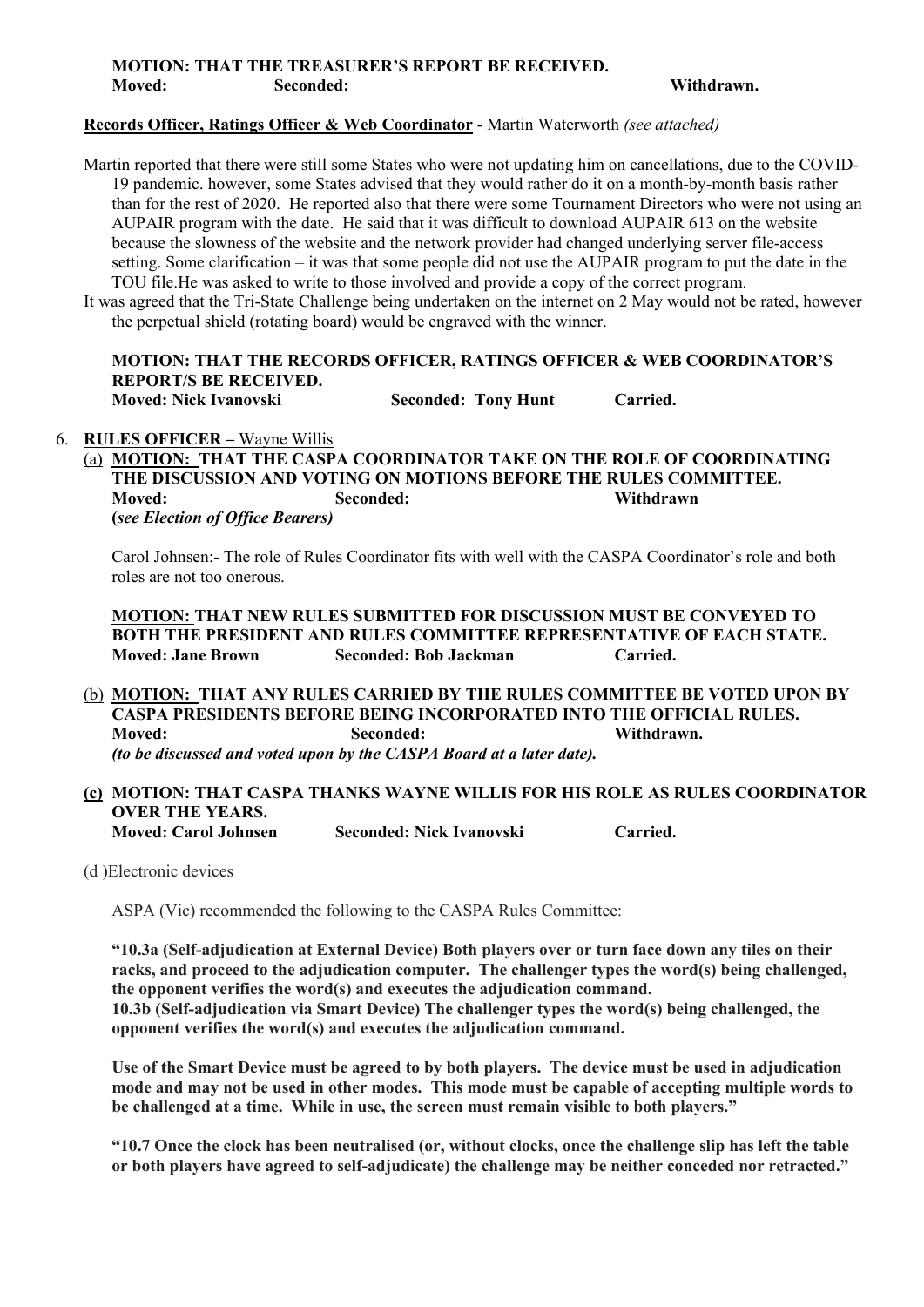### **"12.1 No dictionaries, word lists, personal electronic devices or similar may be consulted or used for word adjudication (except as per Rule 10.3b) during a game in a rated tournament. The official reference for adjudication at tournaments is as approved by CASPA from time to time."**

## **This motion was voted upon by the Rules Committee and was lost.**

Nick Ivanovski advised that the Rules Officer in Victoria would be requested to resubmit this motion for discussion by the CASPA Rules Committee.

## **Youth Officer's Report –** Tony Hunt *(see attached)*

Tony reported further that there was a discussion group of interested people in the youth scene on the internet with the aim of interesting young players with Scrabble Go.

I (Tony Hunt) tender this motion to be put before the upcoming AGM and welcome input and discussion from the state presidents.

First I will outline some background and rationale:

Up to date, we haven't had much nationally for young players to specifically aspire to.

We have an annual CASPA award for the junior who has the highest ratings gain over 12 months, which is a great way to acknowledge improvement, however, nationally we have no award to acknowledge our overall best youth player.

What tends to happen at present, is that promising young players are encouraged quite early in their Scrabble life to aim for the WYC.

This can be a bit daunting for some particularly as it involves overseas travel and all of the logistics that go with it.

Given the current state of Australian Youth Scrabble, even if a junior player makes it to the WYC, they may we'll become daunted by the level of the competition from players where they have a strong National Youth Scrabble program.

By having a National Youth Champion award we give our Aussie young players a goal that they can realistically aspire to.

I am not proposing any additional tournaments.

I am suggesting that it be simply an additional award at the National Championship, commencing in NSW 2021.

It will comprise a perpetual trophy as well as an individual trophy. Does not need to be a cash prize, but maybe an individual or a business may like to sponsor such.

I believe that by having such an award it will do much to help improve the overall standard of youth Scrabble in Australia.

The motion:

**MOTION: Commencing Easter 2021 CASPA announces a National Youth Champion as the best performing Australian citizen/permanent resident player in the Championship Division of the Australian National Championship. To be eligible, a player must have qualified to play in the Championship division, must pre-register (so we can validate) and must not have had their 16th birthday.** 

**Failing any suitable candidate, then the best-placed youth performer in the Plate will be the winner. And that this is a perpetual annual award.**

**Moved: Tony Hunt Seconded: Nick Ivanovski Carried.**

I have been asked why not 2020, and I believe that, even though it may be possible, I think it would be better to have a  $12 +$  month lead time in order to generate publicity and interest, and to motivate those children interested into working on a game plan to qualify.

I'd like to think that you all would like to see our young players continue to develop and improve and hope you all support this motion. Happy to answer any questions.

Thanks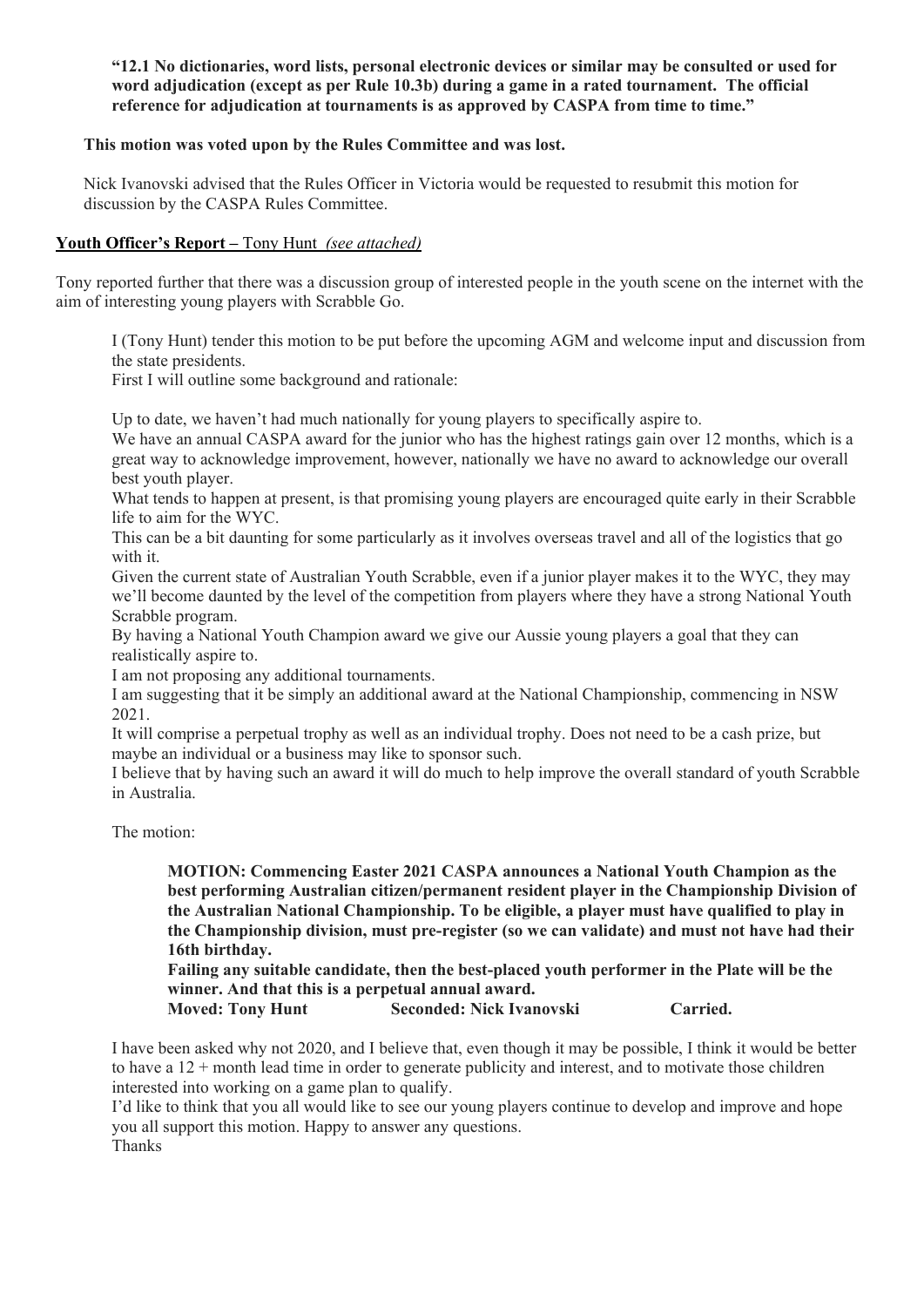#### **OTHER BUSINESS:**

- (a) Funding criteria for:
	- a. Australian Championship (currently \$2000)

#### **MOTION: THAT THE FUNDING FOR THE AUSTRALIAN CHAMPIONSHIP BE \$3000. Seconded: Jane Brown South Australia abstained.**

- b. Masters /State Challenge (currently \$3000)
- c. Trans Tasman Challenge (currently \$1000) note \$3000 in 2020 as Australia was the host country.

It was agreed that items b. and c. would be discussed at a later date once the Board was made aware of the updated accounts and modelling could be done.

(b) Host States for –

Australian Championships

- 2021 Queensland
- 2022 New South Wales
- 2023 Victoria
- 2024 Western Australia
- 2025 South Australia
- 2026 Australian Capital Territory
- 2027 Tasmania
- 2028 Queensland

Masters/State Team Challenge

- 2020 New South Wales (In the event that this even was unable to go ahead, it was agreed that Victoria would host it in 2021.
- 2021 Victoria
- 2022 South Australia

#### Trans Tasman

- 2020 Australia at present both countries were keen for the event to go ahead.
- 2022 New Zealand
- 2024 Australia
- (c) National Championship :
	- a. Prizes

It was agreed that a. would be discussed at a later date, based on budgeted modelling.

(d) Qualification Periods: – Barry Harridge *(see attached)*

#### **MOTION: THAT THE QUALIFICATION PERIODS FOR THE AUSTRALIAN MASTERS AND STATE CHALLENGE TROPHY AND TRANS TASMAN WILL BE LATER THAN MAY 2020 AND ADVISED AT A LATER DATE. Moved: Barry Harridge Seconded: Nick Ivanovski Carried.**

It was agreed that invitations should be sent out to qualifiers for both events should they be going ahead to gauge who would be attending (or not) anyway.

**MOTION: THAT THE GAMES THRESHHOLD FOR QUALIFICATION OF YOUTH PLAYERS BE 40 GAMES. Moved: Nick Ivanovski Seconded: Simon Walton Carried.** 

( e) State Levies – Submission from Bob Jackman *(see attached)*